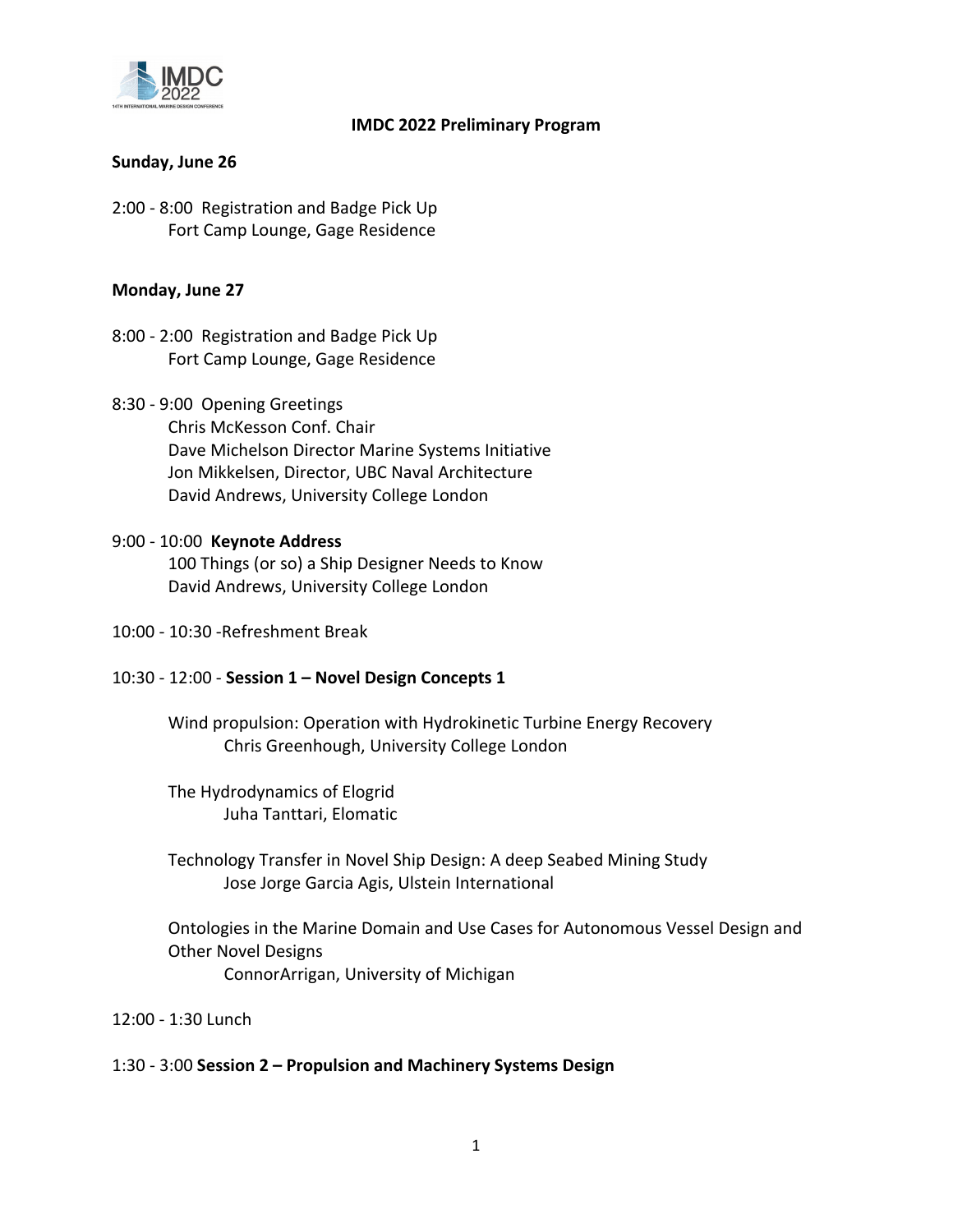

Understanding Agility as a Parameter for Fuel‐flexible Ships Benjamin Lagemann, Norwegian University for Science and Technology

Comparison of Decarbonisation Solutions for Shipping: Hydrogen, Ammonia and **Batteries** 

Foivos Mylonopoulos, University of Strathclyde

An Evaluation of Suitable Methods to Deal with Deep Uncertainty Caused by the Energy Transition in Ship Design Jesper Zwaginga, Technical University Delft

A Study on the Performance Improvement of Hi‐Fin Sooyeong Park, Hyundai Heavy Industries

3:00 ‐ 3:30 Break

## 3:30 ‐ 5:00 **Session 3 – Design Methodology 1**

The Network Block Approach Applied to the Initial Design of Submarine Distributed Ship Service Systems

Muhammad Hary Mukti, University College London

System‐of‐systems Modelling and Simulation in Warship Design for Operations Etienne Duchateau, Netherlands Ministry of Defense

Support Functionality in System Modelling: the Chicken or the Egg. Koen Droste, Damen Naval Group

Quantifying Interfaces in General Arrangement Drawings Henrique Gaspar, Norwegian University for Science and Technology

## **Tuesday June 28**

- 8:00 ‐ 12:00 Registration and Badge Pick Up Fort Camp Lounge, Gage Residence
- 8:30 ‐ 9:00 **Plenary Session – Industry Sponsor Talks** CADMATIC

## 9:00 – 10:00 DESIGN METHODOLOGY STATE‐OF‐THE‐ART REPORT Stein Ove Erikstad, Benjamin Lagemann Norwegian University for Science and Technology (NTNU)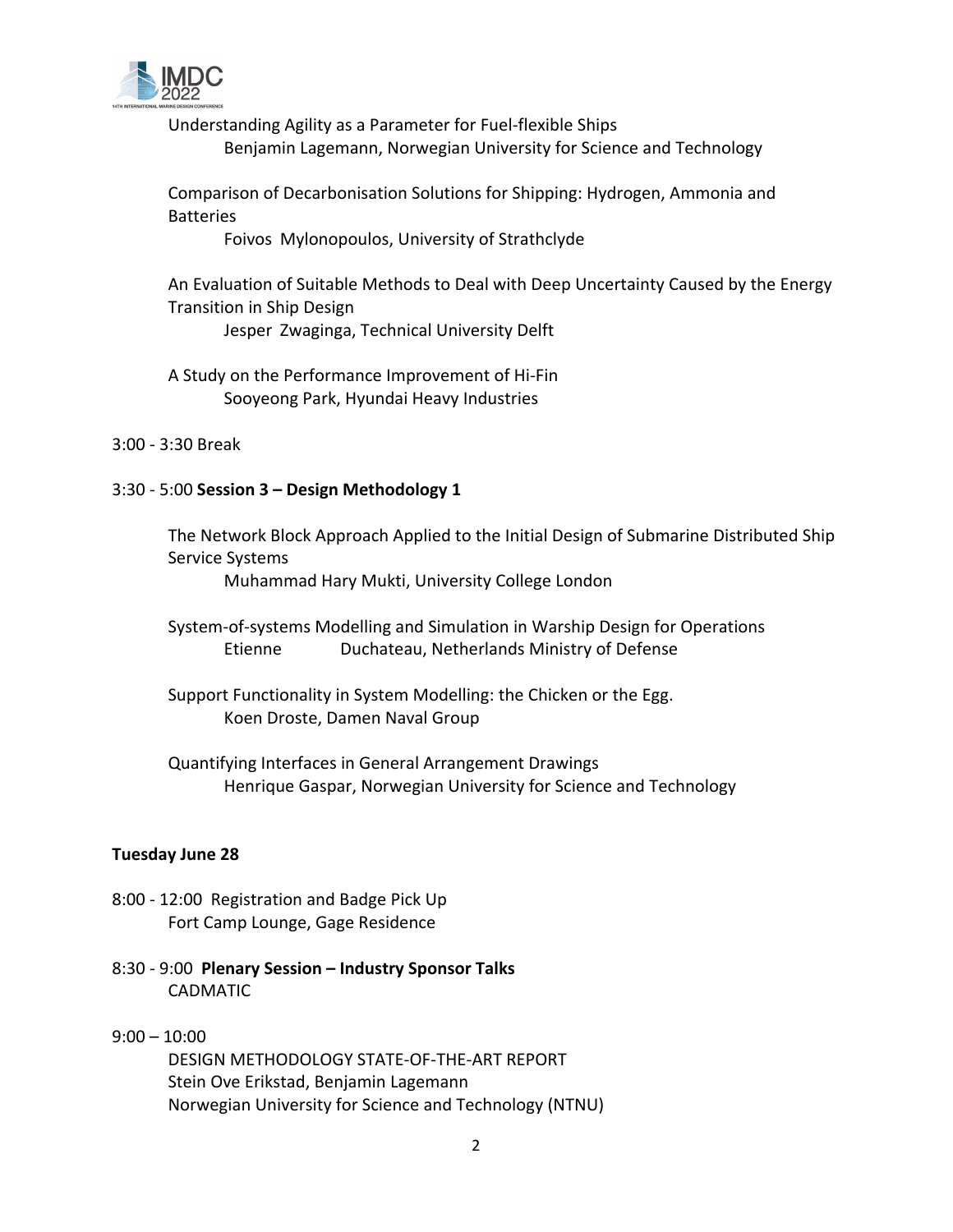

#### 10:00 ‐ 10:30 – Break

### 10:30 ‐ 12:00 **Session 4 – Design for the Invisible Parts of the Ship 1**

Setting Technical Requirements for Intra‐Ship Maritime Communication Services over 3GPP Systems

Dave Michelson, University of British Columbia

Role of Design and Operational Deficiencies on Occupational Accidents Onboard Merchant Ships

Osman Turan, University of Strathclyde

Reshaping Digital Twin Technology Developments for Enhancing Marine Systems Design Jose Jorge Garcia Agis, Ulstein International

Permeable Volume – The Forgotten "Galaxy" in Ship Design Dracos Vassalos, University of Strathclyde

#### 12:00 ‐ 1:30 ‐ Lunch

#### 1:30 ‐ 3:00 **Session 5 (Concurrent Session) ‐ Design Methodology 3**

Alternative Design Approach for Ship Damage Stability Enhancement based on **Crashworthiness** 

Hongseok Bae, University of Strathclyde

Advancing Automation in Early‐Stage Navy Ship System Design Julie Chalfant, Massachusetts Institute of Technology

A Rational Approach to Handle Uncertainty and Complexity in Marine Systems Design Per Olaf Brett, Ulstein International

A Multi‐level Approach to Flooding Risk Estimation of Passenger Ships Dracos Vassalos, University of Strathclyde

#### 1:30 ‐ 3:00 **Session 6 (Concurrent Session) – Hullform and Integrated Design Environments**

The Development of a Planing Boat Model and Environmental Measurements for Free Running Model Tests

Xinguo Wang, Texas A&M University

Simulation‐driven Design Approach for Active Flow Control Measures Targeting Marine Applications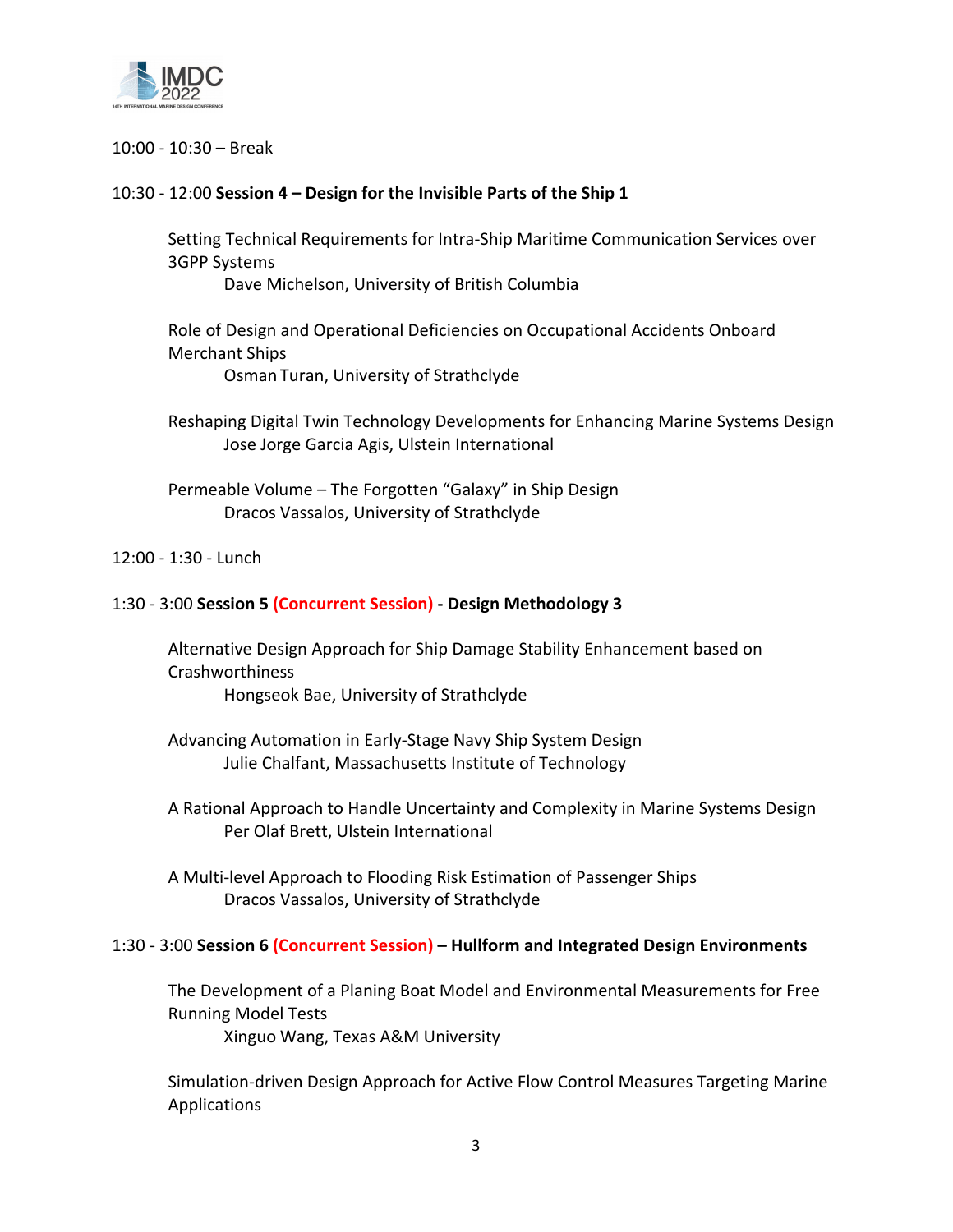

Jörn Kröger, Hamburg Ship Model Basin (HSVA)

Current State of the Vessel.JS Library: A Web‐based Simulator for Digital Twin of Maritime Operations

Henrique Gaspar, Norwegian University for Science and Technology

Applying Acausal Physics‐Based Modeling and Model‐Based Systems Engineering to Improve System Model Scalability and Reusability Michael Steffens, Georgia Institute of Technology

3:00 ‐ 3:30 Break

## 3:30 ‐ 5:30 ‐ **Session 7 (5 papers) – Design Education**

- Naval Wargaming as a Teaching Tool for Warship Design Engineers Nick Bradbeer, University College London
- Learning Design from Day One of Undergraduate Studies Richard Birmingham, Newcastle University
- Innovative Maritime Design Education at NHL Stenden University of Applied Sciences Sietske de Geus‐Moussault, Technical University Delft
- Educating the Next Generation Marine Systems design Engineer the NTNU Perspective Stein Ove Erikstad, Norwegian University for Science and Technology

Development and Lessons Learned of New Modular Ship Design Activities for Graduate Education During COVID

Austin Kana, Technical University Delft

## **Wednesday, June 29**

- 9:00 ‐ 10:00 Keynote Address
- Wireless Channels in Shipboard Environments: Challenges and Opportunities Dave Michelson, University of British Columbia

10:00 ‐ 10:30 – Break

## 10:30 ‐ 12:00 **Session 8 (Concurrent Session) Novel Design Concepts 2**

Numerical, Experimental, and Full‐Scale Investigations of Passive Air‐Lubrication System for High‐Speed Craft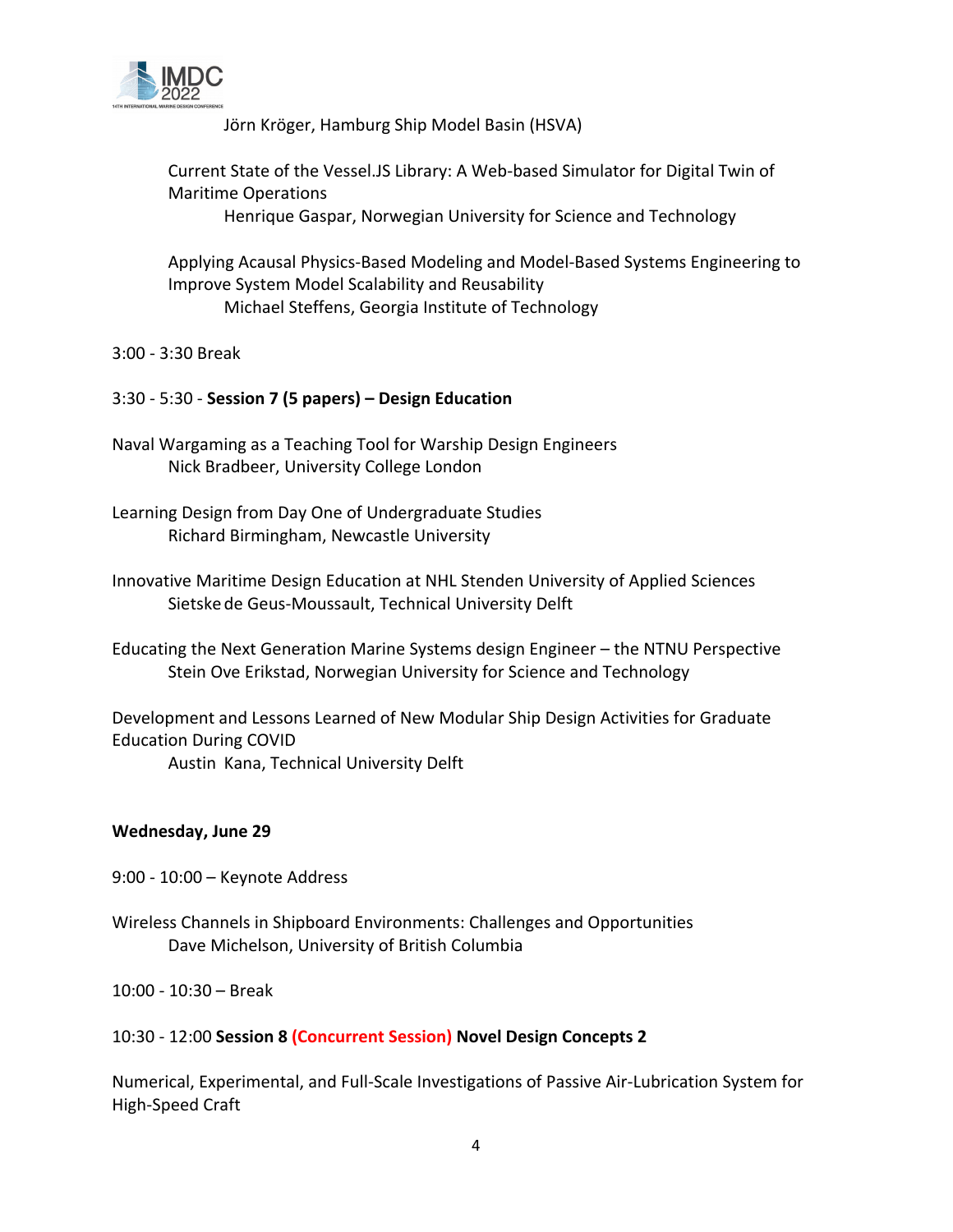

Kourosh Koushan, SINTEF

ModiYacht: Intelligent CAD Tool for Parametric, Generative, Attributive and Interactive Modelling of Yacht Hull Forms Shahroz Khan, University of Strathclyde

Float Foundation Enables Environmental Benefits for Offshore Industry Ted Bergman, Elomatic

Early‐Stage Design of Novel Vessels: How can we Take a Step Forward? Nikoleta Dimitra Charisi, Technical University of Delft

10:30 ‐ 12:00 **Session 9 (Concurrent Session) Maritime Logistics**

Logistics Optimisation of a Fast Catamaran Ferry – A Selection of Optimal Route Considering Battery Weight and Cost Haibin Wang, University of Strathclyde

Investigating Automation and Future Short Sea Shipping Concepts Rachel Jean Pawling, University College London

A Quantification of the Risk Reduction Potential of Autonomous Navigation Jeroen Pruyn, Technical University of Delft

12:00 ‐ 1:30 – Lunch

1:30 ‐ 3:00 **Session 10 (Concurrent Session) Design Methodology 4**

Vessel Design Considerations to Limit Motion‐Induced Sickness and Interruptions Jonathan Ross, High Ground Initiatives

A Design Decision‐Support Environment for Evaluating the Impact of Ship Technologies Jeff McNabb, Georgia Institute of Technology

A Decision Making Process for the Selection of Better Ship Main Dimensions with the Fuel EEDI Requirements

Sander Calisal, University of British Columbia

An Integrated Simulation Workflow for Automated IMO Maneuverability Verification for Ship Design Based on Computational Fluid Dynamics Miles Wheeler, Siemens Digital Industries Software

1:30 ‐ 3:00 **Session 11 (Concurrent Session) Sustainable Design**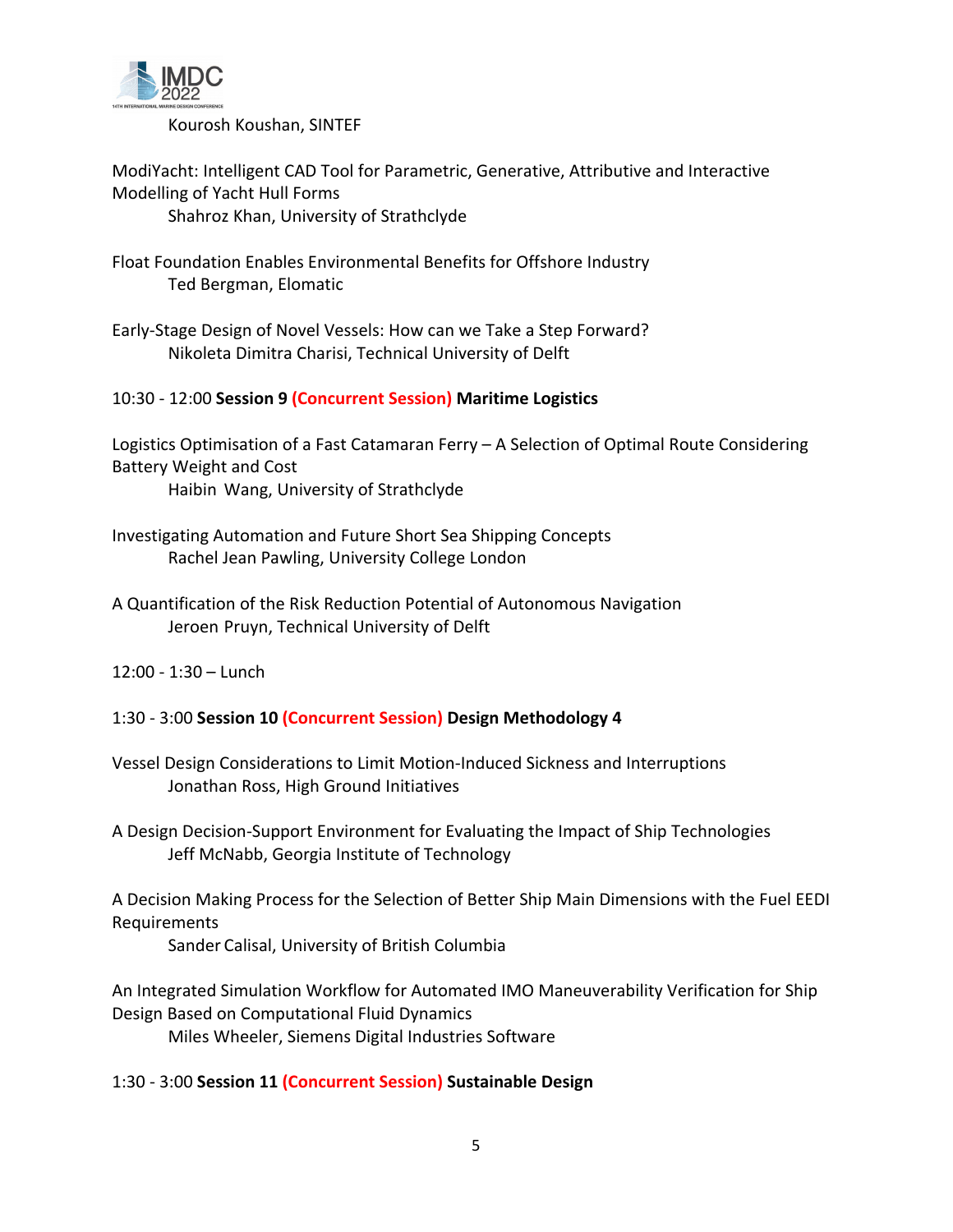

Ship Design Optimization Framework Considering Future Uncertain Carbon Emission Regulations

Qikun Wei, Huazhong University of Science and Technology

- H2Ocean: Design of a Hydrogen Fuel Cell Propelled Passenger Vessel Graeme Comyn, Capilano Maritime Design Ltd.
- Impact of Ship Coatings in Ice Covered Waters Christian Schroeder, Hamburg Ship Model Basin (HSVA)
- Design Novelty and Cost‐learning Dynamics in Offshore Fish Farming Sigurd Solheim Pettersen, DNVGL

3:00 ‐ 3:30 Break

3:30 ‐ 5:00 ‐ **Session 12 ‐ Design for the Invisible Parts of the Ship 2**

Impact of Life‐Cycle Considerations on Internal Ship Layout for Damage Stability Protection Dracos Vassalos, University of Strathclyde

Extracting Ship Motions from Standard VDR Recordings Stefan Krueger, Hamburg Ship Model Basin (HSVA)

- An Area‐specific Survivability Assessment for Passenger Ships Francesco Mauro, University of Strathclyde
- SPAWAVE, an Empirical Method to Predict Wave Added Resistance in all Wave Directions Rob Grin, MARIN
- **6:30 ‐ IMDC CONFERENCE DINNER** *(\*recommend leaving Gage at 6:00)* **BierCraft Wesbrook at UBC 3340 Shrum Lane**

**Thursday, June 30**

8:30 – 10:00 **Session 13 ‐ Design Methodology 2**

On‐the‐fly Design Rationale to Support Real‐time Collaboration in Naval Ship Layout Design

Joan le Poole, Technical University Delft